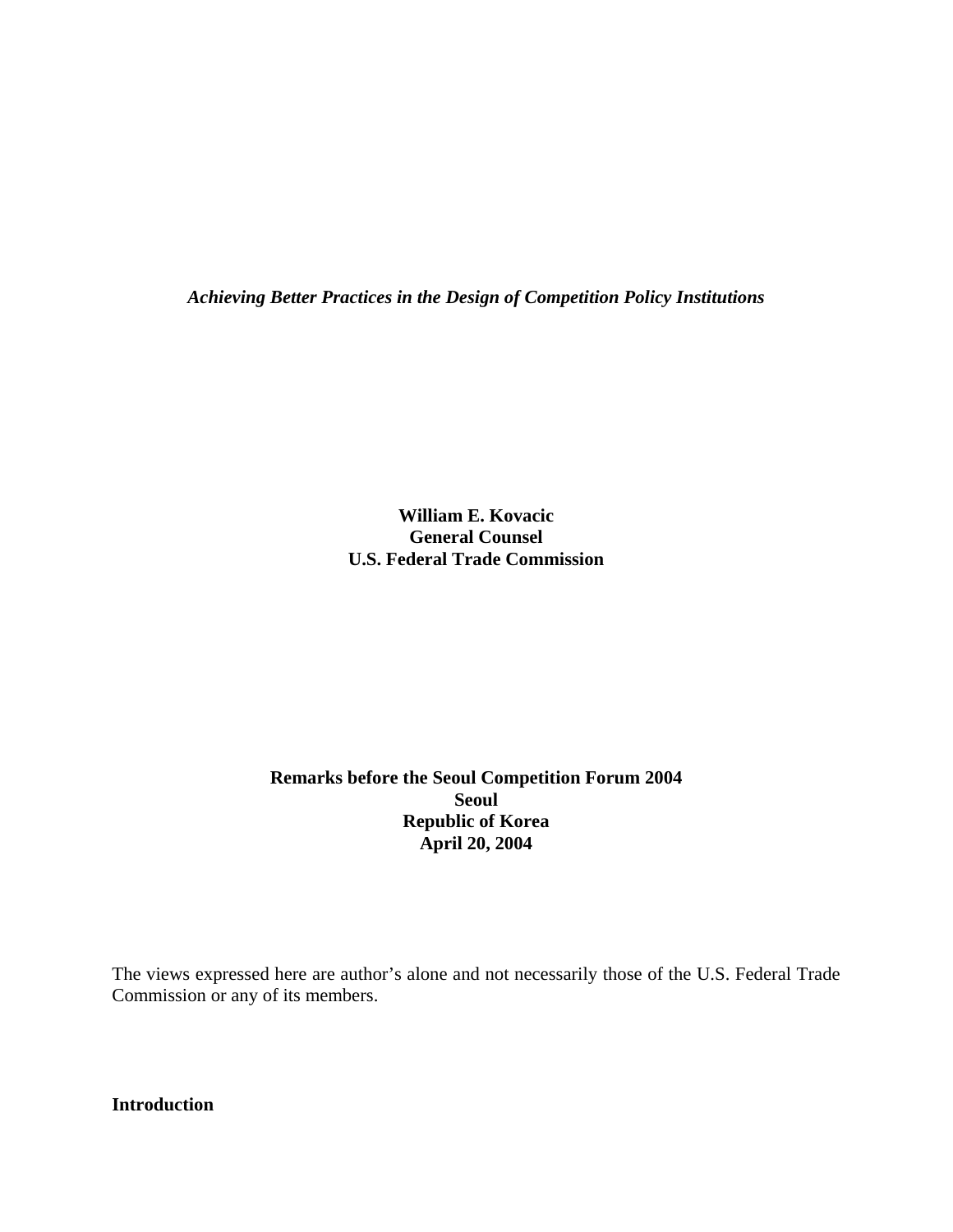Efforts to promote convergence among the world's competition policy systems often urge the adoption of what we call "best practices." This is an unmistakably valuable endeavor. The experimentation inherent in the decentralization of competition policy authority across jurisdictions supplies a useful means to test different substantive commands, analytical techniques, and procedures. When experience in one jurisdiction illuminates superior approaches, such methods ought to become focal points for possible emulation by others. Without a conscious process to identify and adopt superior ideas, decentralization will not fulfill its promise as source of useful policy innovation.**<sup>1</sup>**

Today I want to propose another way to describe the identification and pursuit of superior competition policy norms.<sup>2</sup> Rather than promoting "best" practices, it might be more accurate and informative to say we are seeking "better" practices. As Timothy Muris, Chairman of the U.S. Federal Trade Commission, observed in his presentation to this Seoul Competition Forum, the development of competition policy in any jurisdiction is a work in progress. To speak of "best" practices may suggest the existence of fixed objectives that, once attained, mark the end of the task. Envisioning problems of substance or process as having well-defined, immutable solutions may

<sup>&</sup>lt;sup>1</sup>Experience in other areas of public and private law suggests that global convergence in competition policy might take place in a three-step process: decentralized experimentation at the national or regional level, the identification of superior approaches, and the opting-in to superior approaches by individual jurisdictions. This model of convergence is presented in Timothy J. Muris, "Competition Agencies in a Market-Based Global Economy" (Brussels, Belgium, July 23, 2002) (prepared remarks at the Annual Lecture of the European Foreign Affairs Review), available at <http://www.ftc.gov/speeches/muris/020723/brussels>.

<sup>&</sup>lt;sup>2</sup> Norms" are consensus views within a group about how members of the group ought to behave. For an application of the concept of norms to the development of competition policy, see William E. Kovacic, "The Modern Evolution of U.S. Competition Policy Norms," 71 Antitrust Law Journal 377 (2004).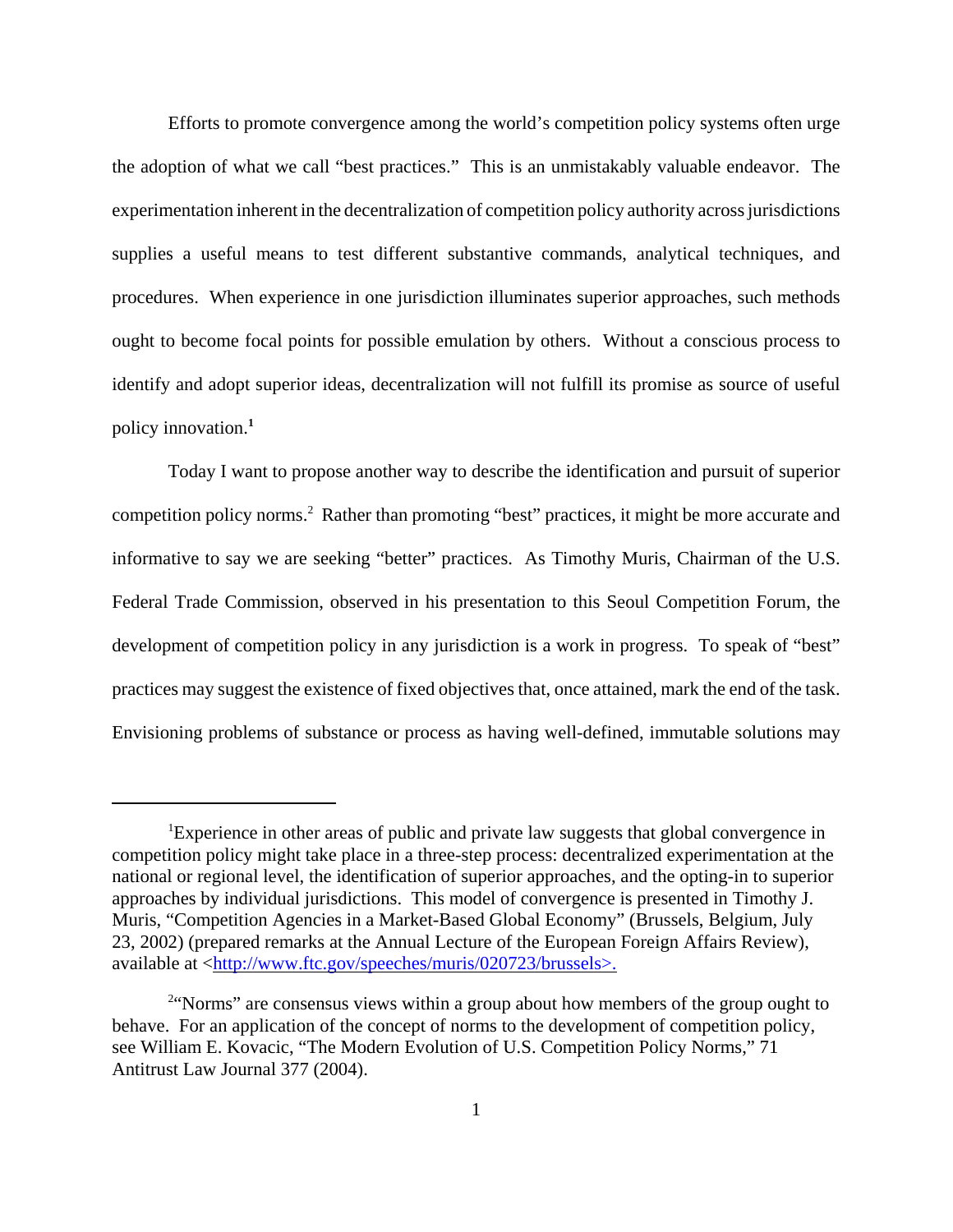neglect the imperfect state of our knowledge and obscure how competition authorities must work continuously to adapt to a fluid environment that features industrial dynamism, new transactional phenomena, and continuing change in collateral institutions vital to the implementation of competition policy.

## **Toward Better Institutions: Means**

Perceiving our role as competition agency officials to be the pursuit of *better* practices can focus attention on the need for continuing improvement in our competition policy institutions. Such improvement demands a deliberate commitment to measures that help address the three questions that Chairman Muris has urged our agencies to ask routinely: Do we have the right statutes? Have we created the best means for implementation? Do our policies achieve good results? Let me propose several steps that each of our jurisdictions can take to answer these challenges.

*Periodic Comprehensive Reviews*. Every jurisdiction at regular intervals should undertake a basic evaluation of the effectiveness of its competition policy institutions. Key focal points for such inquiry ought to include the scope of coverage of the competition policy system, the adequacy of existing substantive rules and remedies, the type and consequences of public enforcement, the role of private rights of action, and the design and administration of public enforcement bodies. Such an assessment ought to involve participation of government officials, private parties, consumer groups, and academics. Given the continuing changes that confront competition agencies, I suggest that no system should undertake this comprehensive assessment less than once per decade. More frequent reviews, perhaps after every five years of operation, might be appropriate for systems in the earliest stages of development.

*Ex Post Evaluation*. Each competition authority routinely should evaluate its past policy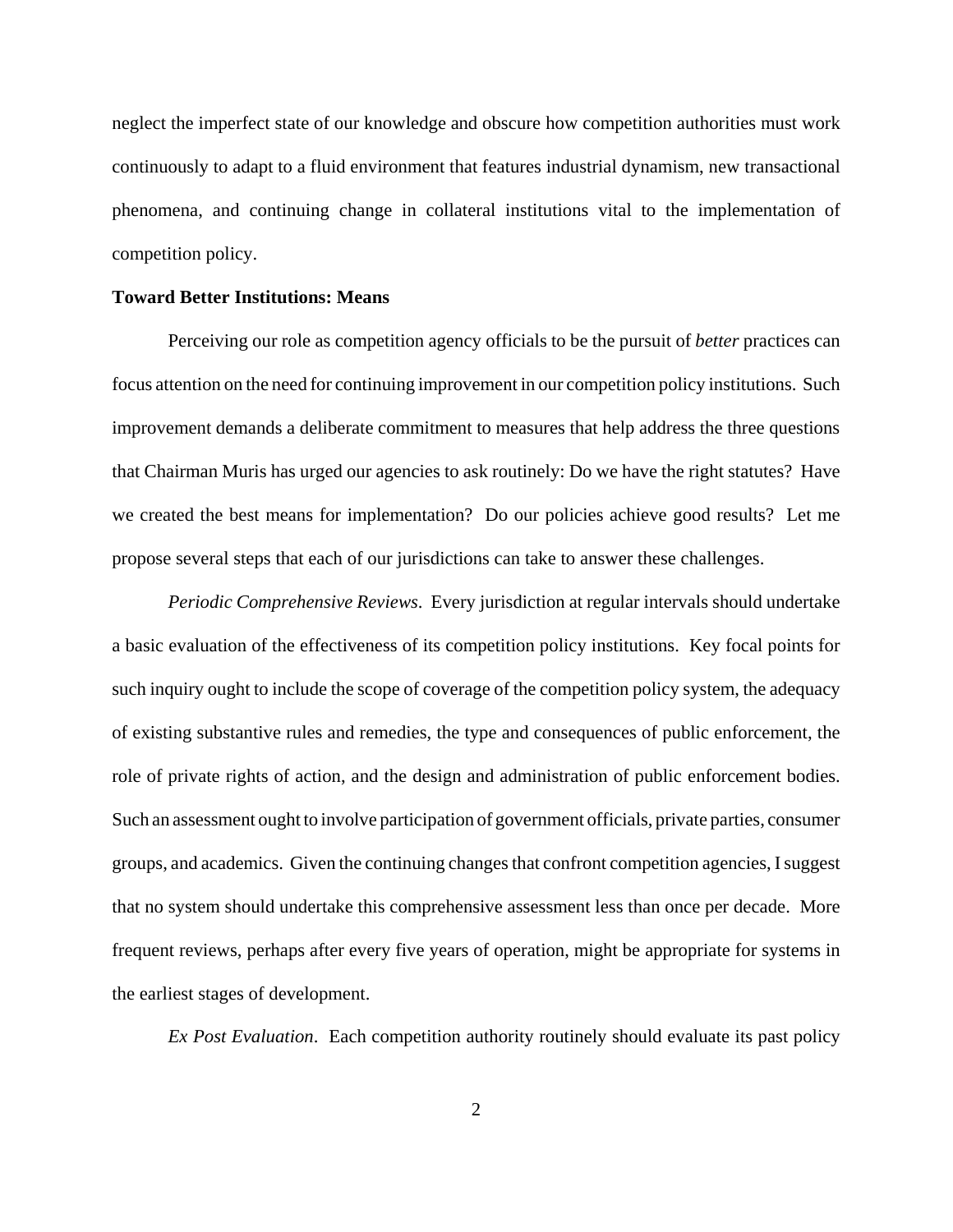interventions and the quality of its administrative processes.<sup>3</sup> In every budget cycle, each authority should allocate some resources to the ex post study of law enforcement and advocacy outcomes. Beyond studying what it has achieved, a competition authority should choose selected elements of its enforcement process and methodology for assessment. Rather than treating ex post evaluation as a purely optional, luxury component of policy making, we must regard the analysis of past outcomes and practices as a natural and necessary element of responsible public administration. Even if definitive measurements are unattainable, there is considerable room for progress in determining whether actual experience bears out the assumptions that guide our acts.

 *Enhancement and Disclosure of Data Bases*. Each competition agency should prepare and provide a full statistical profile of its enforcement activity. The maintenance and public disclosure of comprehensive, informative data bases on enforcement are distressingly uncommon in our field. Every authority should take the seemingly pedestrian but often neglected step of developing and making publicly available a data base that (a) reports each case initiated, (b) provides the subsequent procedural and decisional history of the case, and (c) assembles aggregate statistics each year by type of case. Each agency should develop and apply a classification scheme that permits its own staff and external observers to see how many matters of a given type the agency has initiated and to know the identity of specific matters included in category of enforcement activity. Among other ends, a current and historically complete enforcement data base would promote better understanding

<sup>&</sup>lt;sup>3</sup>The potential contributions of ex post analysis of completed government interventions to the development of competition policy are examined in William E. Kovacic, "Evaluating Antitrust Experiments: Using Ex Post Assessments of Government Enforcement Decisions to Inform Competition Policy," 9 George Mason Law Review 843 (2001).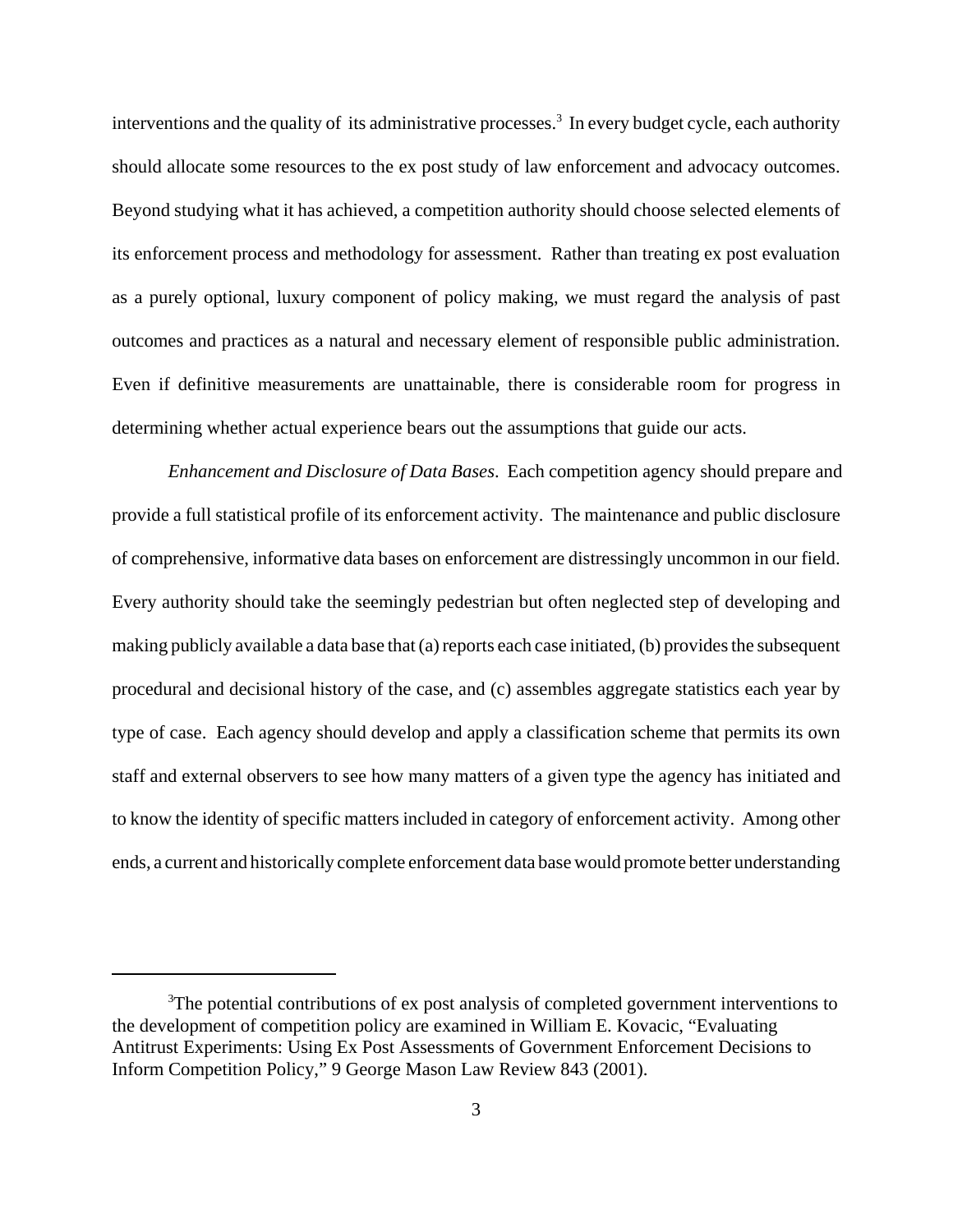and analysis, inside and outside the agency, of trends in enforcement activity.<sup>4</sup> For example, access to such data bases would give competition agencies greater ability to benchmark their operations with their peers. For poorly funded institutions, this is an area in which regional or global organizations can make immediate, major contributions.

*Explanation of Actions Taken and Not Taken*. Competition agencies should take measures to progress toward a norm that favors explanations for all important decisions to prosecute or not to prosecute. One might define as "important" any matter in which a competition authority conducts an elaborate inquiry. The norm suggested here would dictate that the agency seek as often as possible to explain why it decided not to intervene following an extensive investigation.

*Assessment of Human Capital*. Continuous institutional improvement requires a competition agency to regularly evaluate its human capital. The capacity of an agency's staff deeply influences what it can accomplish. An agency routinely must examine the fit between its activities and the expertise of its professionals. Has the agency developed a systematic training regimen for upgrading the skills of agency professionals? If the agency is active in areas such as intellectual property that require special expertise, has it acquired the requisite specialized skills – for example, by hiring some patent attorneys? Do government statutes and regulations that control public sector employment permit the agency to recruit needed expertise in a timely manner?

*Investments in Competition Policy R & D*. An essential element of continuous institutional improvement is the enhancement of the competition agency's knowledge base. In many activities, particularly in conducting advocacy, the effectiveness of competition agencies depends on

<sup>&</sup>lt;sup>4</sup>For a formative treatment of the value of good statistical records for the analysis of competition policy, see Richard A. Posner, "A Statistical Study of Antitrust Enforcement," 13 Journal of Law & Economics 365 (1970).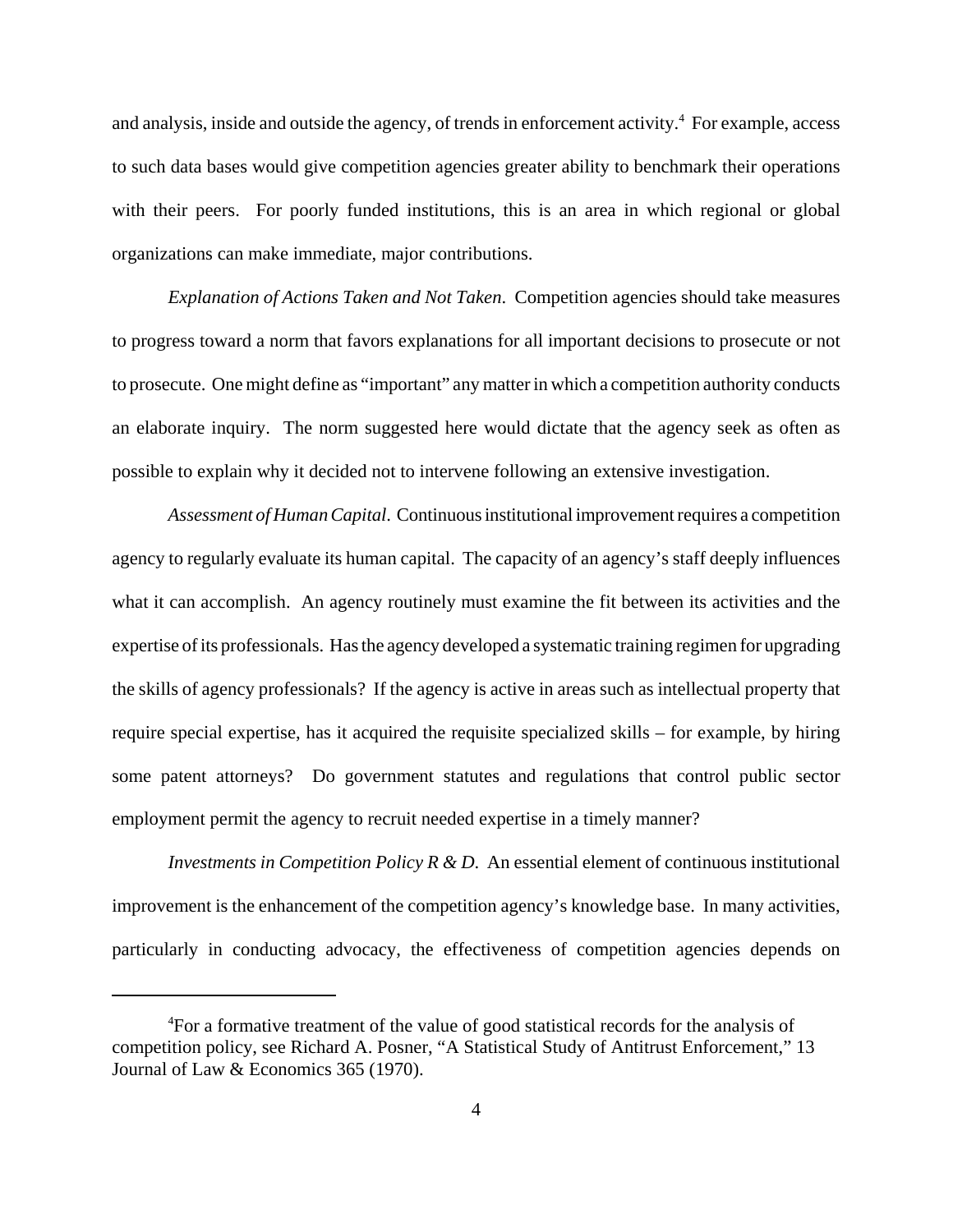establishing intellectual leadership. To generate good ideas and demonstrate the empirical soundness of specific policy recommendations, competition authorities must invest resources in what Tim Muris calls "competition policy research and development."<sup>5</sup> Regular outlays for research and analysis serve to address the recurring criticism that competition policy lags unacceptably in understanding the commercial phenomena it seeks to address.

*Recognition of Policymaking Interdependencies*. Efforts to formulate effective competition policy increasingly will require competition agencies to study more closely how other government institutions affect the competitive process. Many of our jurisdictions resemble a policymaking archipelago in which various government bodies other than the competition agency deeply influence the state of competition.<sup>6</sup> Too often each policy island in the archipelago acts in relative isolation, with a terribly incomplete awareness of how its behavior affects the entire archipelago. It is ever more apparent that competition agencies must use non-litigation policy instruments to build the intellectual and policy infrastructure that connects the islands and engenders a government-wide ethic that promotes competition. To build this infrastructure requires competition authorities to make efforts to identify and understand the relevant interdependencies and to build relationships with other public instrumentalities. On the scorecard by which we measure competition agencies, we should count the suppression of harmful public intervention just as heavily as the prosecution

<sup>&</sup>lt;sup>5</sup>The concept of "competition policy research and development" and its role in determining institutional capability are analyzed in Timothy J. Muris, "Looking Forward: The Federal Trade Commission and the Future Development of U.S. Competition Policy" (New York, N.Y., Dec. 10, 2002) (remarks for the Milton Handler Annual Antitrust Review), available at <http://www.ftc.gov.speeches/muris/handler>.

<sup>6</sup> The dimensions and consequences of policymaking fragmentation within individual jurisdictions are analyzed in Andrew I. Gavil, William E. Kovacic & Jonathan B. Baker, Antitrust Law in Perspective: Cases, Concepts and Problems in Competition Policy (2002).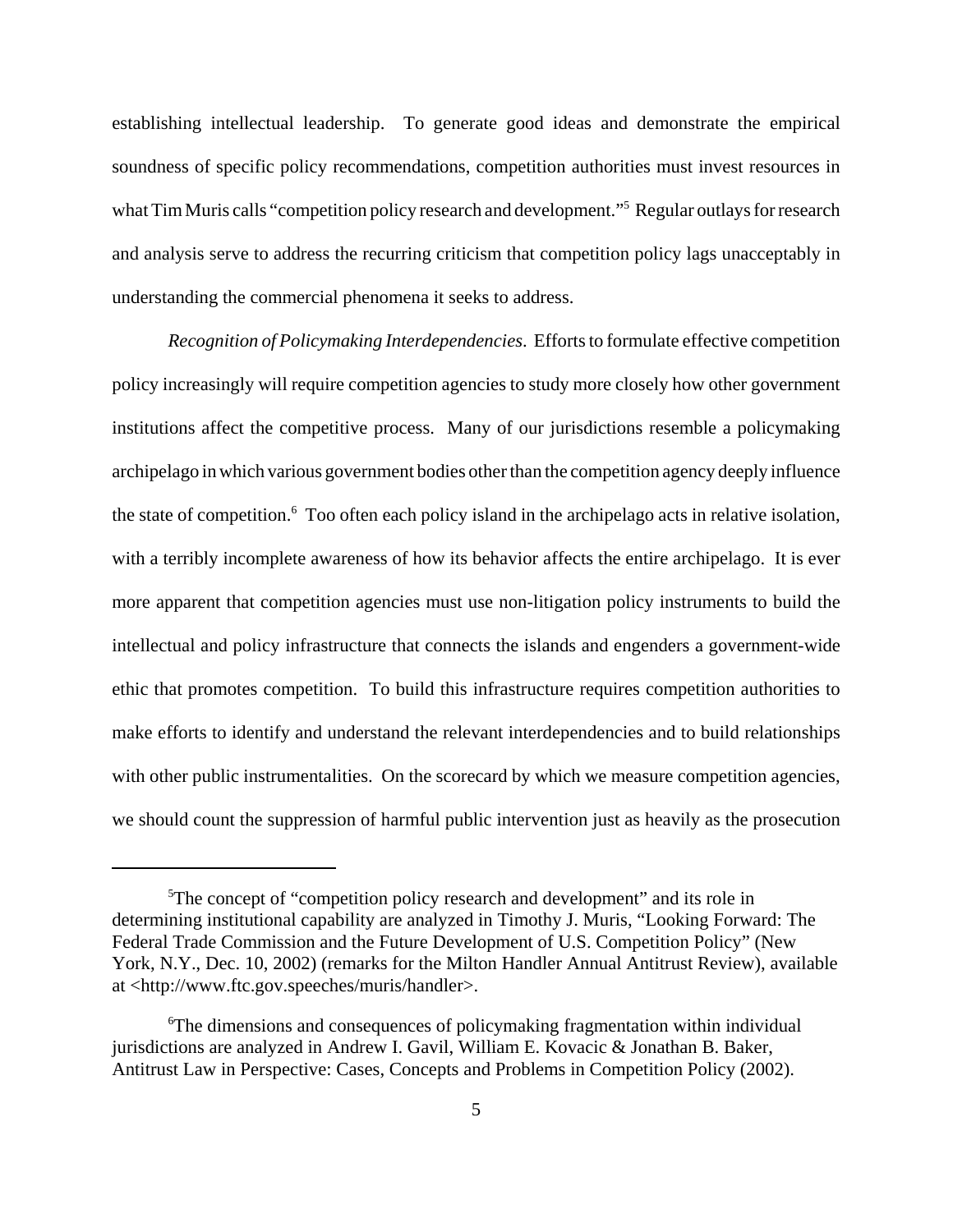of a case that forestalls a private restraint.7

*Benefits of Comparative Study*. In all the measures described above, comparative study can play an enormously informative role. Let me state the proposition more strongly. It is malpractice for any jurisdiction to consider adjustments in its own institutions without examining experience abroad. Whatever the issue may be – for example, analytical methodology, investigative techniques, personnel policy, or advocacy – foreign practice frequently has much to teach any competition authority.<sup>8</sup> The lessons are there for the taking.

## **Conclusion: Critical Self-Assessment, Institutional Improvement, and Legitimacy**

There is a natural reluctance for any competition authority to commit itself to a regimen of critical self-assessment and transparency I have sketched here. If our apprehension in embracing this norm is that outsiders will misunderstand or misrepresent our work, the appropriate solution is that we devote greater effort to reveal and explain the basis for our decisions. If, instead, we fear that our ideas are too fragile to withstand close scrutiny, it may be time to develop better ideas.

Hard questions are being raised, and will continue to be raised, about the substance and administration of competition policy, whether or not we actively facilitate or participate in the debate. My theme today is that the legitimacy and quality of our competition policy programs will increase if we lead, rather than follow, the process. Ours is an inherently dynamic discipline. The

<sup>&</sup>lt;sup>7</sup>Competition agencies must confront government restrictions on competition with the same commitment and determination with which they challenge private restraints. See Timothy J. Muris, "State Intervention/State Action – A U.S. Perspective" (New York, N.Y., Oct. 24. 2003) (remarks before the Fordham Annual Conference in International Antitrust Law & Policy), available at <http://www.ftc.gov/speeches/muris/fordham031024.pdf>.

<sup>8</sup> See, e.g., William E. Kovacic, "Lessons of Competition Policy Reform in Transition Economies for U.S. Antitrust Policy," 74 St. John's Law Review 361 (2000).